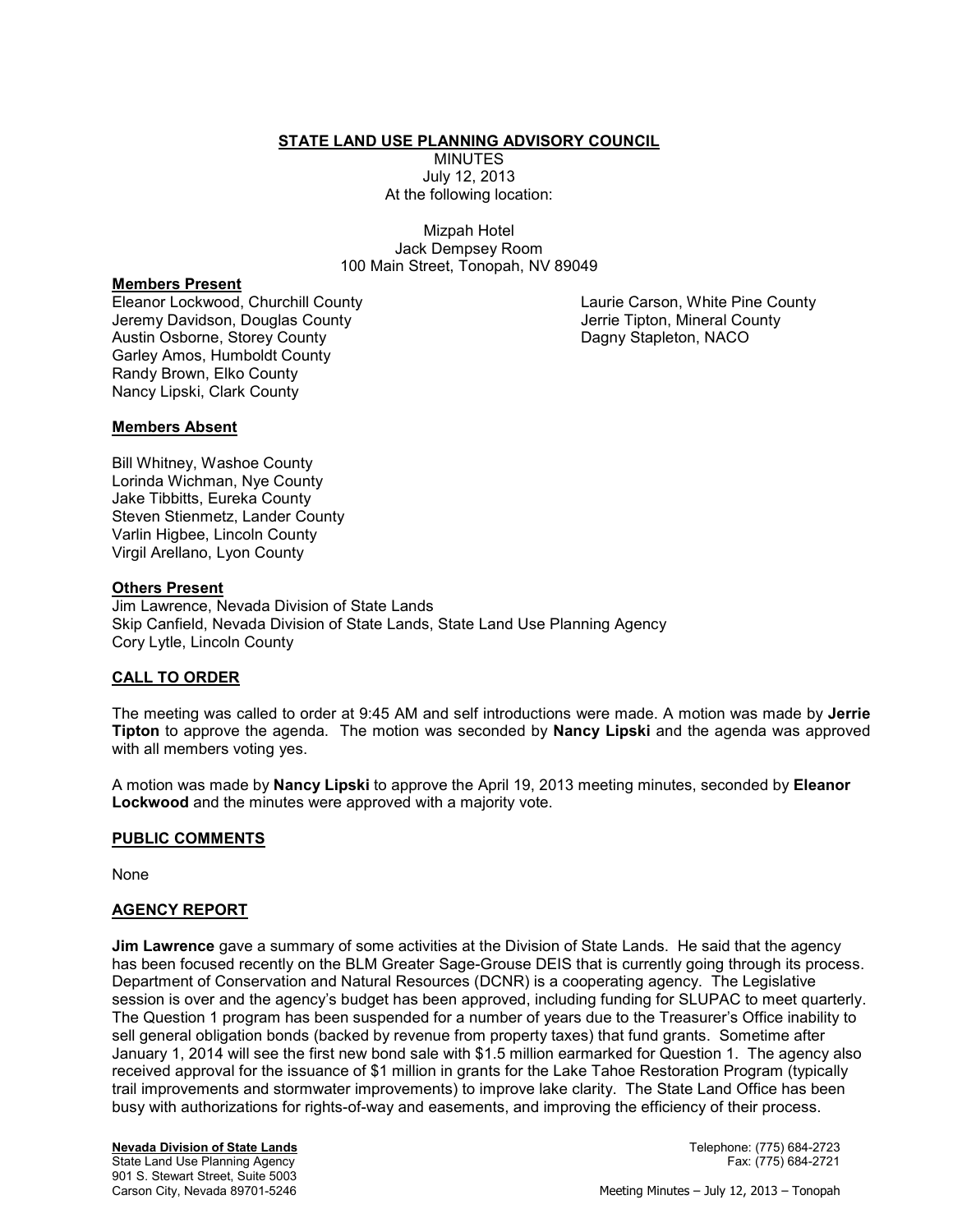**Skip Canfield** discussed the passage of Assembly Bill 2 (AB2) which designated a non-voting NACO position on SLUPAC. AB2 also refines the appointment process by requiring counties submit between one and three names for consideration by December 1, 2013. All SLUPAC members will have new terms beginning Jan 1, 2014. AB2 also excluded SLUPAC from a recent law passed that disallowed an elected official from sitting on more than one Governor-appointed board. Now, members on SLUPAC may also sit on another Governorappointed board.

# **UPDATE ON THE SAGEBRUSH ECOSYSTEM TECHNICAL TEAM**

**Joe Locurto,** Program Coordinator, Conservation Districts Program, gave a status on the work being done by in his newly-created position, and as it relates to the Sagebrush Ecosystem Technical Team, and the Sagebrush Ecosystem Council. He oversees 28 conservation districts in Nevada and provides grant funding as well as technical assistance, training and coordination. He reports to the State Conservation Commission. His focus is on private landowner initiatives that benefit the sagebrush ecosystem. Landowners fear the listing of the bird and in most cases; landowners are very cognizant of the need to take care of the land. A project of his is developing a database to show the US Fish and Wildlife Service what is happening on the ground. It is a big picture focus on the sagebrush ecosystem, in which the sage grouse is a part. He is hiring three conservation specialists, located in Winnemucca, Elko, and Ely. This will be effective by having the personnel on the ground, near the resources. The employees will be housed in NRCS space. **Eleanor**  Lockwood asked what the three staffers' priority would be. **Joe Locurto** responded that the would focus on projects on the ground. Also, they would work to build capacity at the CDs. **Jim Lawrence** mentioned that successful states lie Utah have the staff on the ground in the field, not located in the capital. **Austin Osborne**  stated that funding has historically been too low for the CDs. **Joe Locurto** replied that, now, with the establishment of the mitigation bank program, CDs can apply for funds from there, which, over time, will significantly augment other sources of funding. **Laurie Carson and Garley Amos** both stressed the need for information sharing with NDOW, soil conservation groups and others that already have vast amounts of scientific data.

# **DEVELOPMENT AGREEMENTS**

**Nancy Lipski** provided some examples and "lessons learned" about development agreements in Clark County. First development agreement was Summerlin in 1996, this was a negotiated agreement. Since then, there have been numerous, including Southern Highlands, Rhodes Ranch, and Pinnacle Peak. A lesson learned is the need for a good major project review process. Most recently was Coyote Springs where the agreement gave the county a water reclamation plant, stormwater management, parks and a fire station.

# **THE STORY OF THE MIZPAH**

**James Eason**, Tonopah Town Manager, and **Donna Otteson**, Mizpah Hotel Manager, discussed the economic benefit that the opening of the hotel has had on town. The Solar Reserve facility was a catalyst for the hotel's opening. There have been many general improvements in the overall condition of Tonopah. Improvements include new curb, gutter and sidewalk, completed sewer project, re-use facility, new water system. Until 1929, the Mizpah was the tallest building in Nevada. The new owners have done a complete renovation of the building in period fashion. The Mizpah Hotel was built in 1907, shortly after the town of Tonopah was founded. The hotel quickly became the heart of town providing lodging, libations and entertainment to fuel the great Nevada silver rush. After more than one hundred years of ups and downs, transfers of ownership and natural calamities, Fred and Nancy Cline purchased the Mizpah in early 2011. Like most of their endeavors, the Mizpah Hotel has special meaning for the Clines. Nancy's great uncle was pioneer Harry Ramsey, a miner by trade. He came to Tonopah in 1900 to seek a future in silver and was later joined in 1904 by his sister Emma, Nancy's grandmother. Emma eventually moved to the San Francisco Bay Area where she met and married Nancy's grandfather, George Bunting, a sea captain for Standard Oil. Today, the Clines are thankful to be a part of the revitalization of Tonopah—Nancy's ancestral hometown and the rebirth of the Mizpah

# **COUNTY PLANNING ISSUES**

**Nevada Division of State Lands** Telephone: (775) 684-2723 State Land Use Planning Agency Fax: (775) 684-2721 901 S. Stewart Street, Suite 5003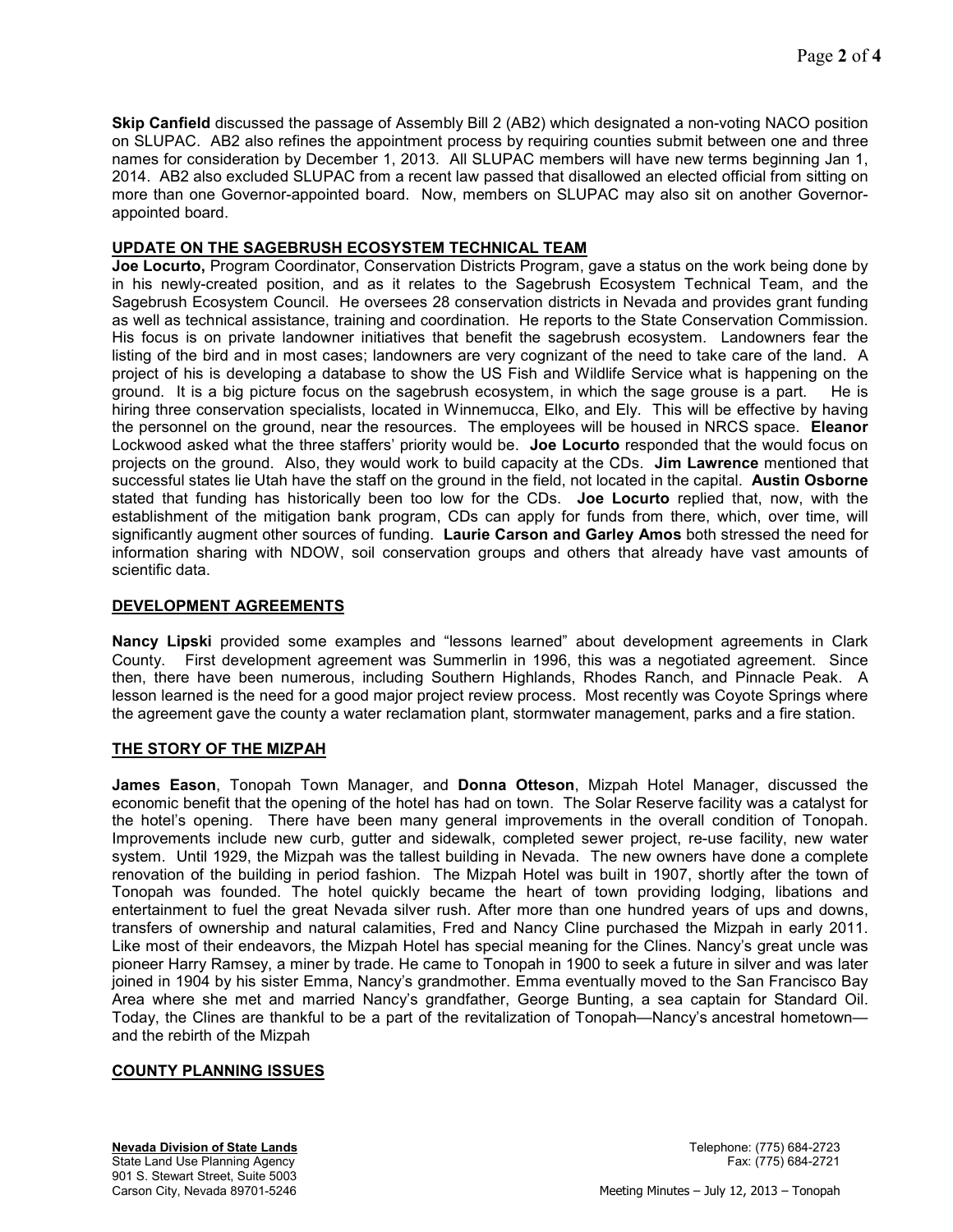**Clark County – Nancy Lipski:** Southern Nevada Regional Planning Coalition - \$3.5 million HUD grant for transit-oriented development. Code updates underway. Enterprise/Spring Valley Master Plan updates, push to limit land use designations for better planning and management. Tule Springs Fossil Beds National Monument bill in Congress, will also add land to the Desert National Wildlife Range and Spring Mountains National Recreation Area.

**Churchill County – Eleanor Lockwood:** There has not been an uptick in the economy of the county. Patua Geothermal Plant is under construction. Powdered milk facility will be up and running in January 2014.

**Douglas County – Jeremy Davidson:** TRPA South Shore Area Plan approved. Building permits are up in the county. County looking for a new planning manager. The Douglas Land Bill has been introduced in Congress.

**Elko County – Randy Brown:** Pending land bill involving the tribe, Senator Heller. Noble Energy fracking project has the potential for a \$25 million economic impact to Elko County. Long Canyon mine with 500 jobs on-line in 2015. Elko is booming but there is a lack of available private land for expansion, no water rights area available. 1,700-acre subdivision under review in Spring Creek.

**Mineral County – Jerrie Tipton:** Deadhorse (Wildhorse) project – 16-20 megawatts, January 2014 opening. Possible OSHA investigation at the Army Depot. Some cottage industries moving in to county. County has code section for special use permits for road maintenance when mining companies or other industries have major impacts on roads (Lucky Boy Pass example).

**NACO – Dagny Stapleton:** AB227 requires a study for the release of federal lands in Nevada, next meeting is August 16 in Eureka, NACO is facilitating. AB239 requires a utility energy corridor element in the county master plan and other stipulations for utility development. NACO is developing a model ordinance.

**Humboldt County – Garley Amos:** Hycroft Mine is active. Weed Board building completed. \$3 million dispatch center almost complete.

**White Pine County – Laurie Carson:** Increase in oil and gas lease applications. Possible interest in solar development by the airport. AB227 review by the Public Land Users Advisory Committee (PLUAC).

**Storey County – Austin Osborne:** Activity at the industrial park is up with 2.4 million square feet of new space this year, 400 new employees. Some examples include a can liner company, arms manufacturer, battery distributor, spec buildings, multi-use distribution center and a restaurant. Virginia City tourism is improving, also there is a new tourism director. Master plan update ongoing, a junior planner position is advertised.

# **PUBLIC COMMENT**

None

# **ADJOURNMENT FOR LUNCH AND FIELD TRIP**

The meeting was adjourned at 12:30pm for lunch and then the on to the Solar Reserve field trip. **Rob Howe**, Project Director, SolarReserve and **Wendy Seley**, Realty Specialist, BLM Tonopah Field Office provided the field trip information and logistics. Solar Reserve is located northwest of Tonopah off of Gabbs Pole Line Road near Crescent Dunes. The facility, using concentrating solar power (CSP) technology, will provide 110 megawatts (MW) of energy, enough to provide electricity to 75,000 homes. Using a molten salt system, the plant will provide power, on demand, 24 hours a day. Construction began in September, 2011 with financing that included a \$737 million loan from the Department of Energy and private funding from Solar Reserve, ACS Cobra and Santander. Completion will occur in late 2013 with an anticipated "break even" point being reached in 12 years. During construction, 600 are employed with 40 full time employees once the plant is operating.

Respectfully submitted,

**Nevada Division of State Lands** Telephone: (775) 684-2723 State Land Use Planning Agency Fax: (775) 684-2721 901 S. Stewart Street, Suite 5003